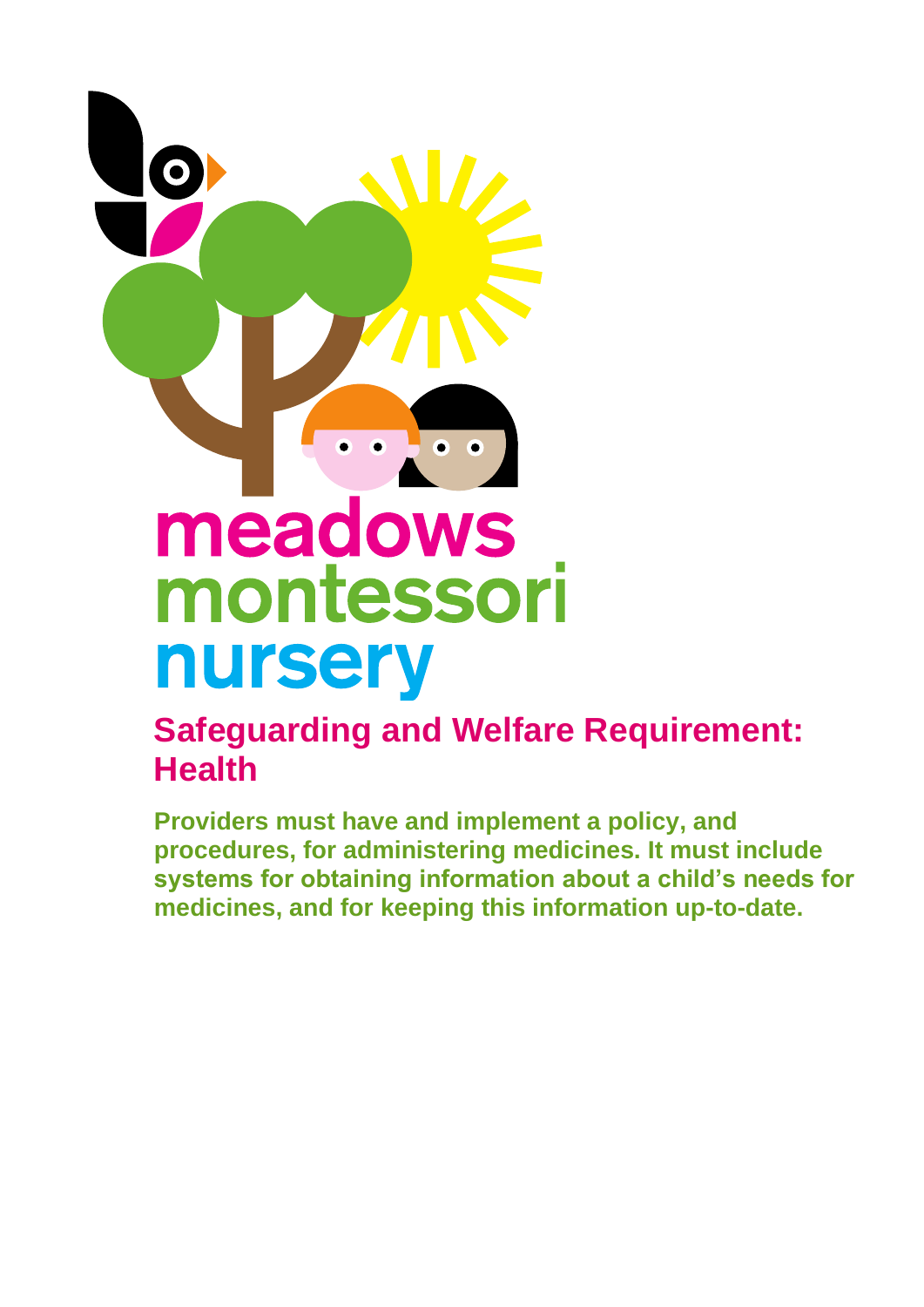

# **6.1 Administering medicines**

## **Policy statement**

While it is not our policy to care for sick children, who should be at home until they are well enough to return to the setting, we will agree to administer medication as part of maintaining their health and wellbeing or when they are recovering from an illness. We ensure that where medicines are necessary to maintain health of the child, they are given correctly and in accordance with legal requirements.

In many cases, it is possible for children's doctor, dentist, nurse or pharmacist to prescribe medicine that can be taken at home in the morning and evening. As far as possible, administering medicines will only be done where it would be detrimental to the child's health if not given in the setting. If a child has not had a medication before, it is advised that the parent keeps the child at home for the first 24 hours to ensure there are no adverse effects, as well as to give time for the medication to take effect. No medication will be administered unless it has been prescribed by a doctor, dentist, nurse or pharmacist.

Our staff are responsible for the correct administration of medication to children for whom they are the key person. This includes ensuring that parent consent forms have been completed, that medicines are stored correctly and that records are kept according to procedures. In the absence of the key person the deputy managers Amanda Broomhead and Jess Dickinson are responsible for the overseeing of administering medication. We notify our insurance provider of all required conditions, as laid out in our insurance policy.

## **Procedures**

- Children taking prescribed medication must be well enough to attend the setting.
- We only usually administer medication when it has been prescribed for a child by a doctor, dentist, nurse or pharmacist It must be in-date and prescribed for the current condition.
- Non-prescription medication, such as pain or fever relief (e.g. Calpol) and teething gel, may be administered, but only with prior written consent of the parent and **only** when there is a health reason to do so, such as a high temperature. Children under the age of 16 years are never given medicines containing aspirin unless prescribed specifically for that child by a doctor. The administering of unprescribed medication is recorded in the same way as any other medication. **NB:** We may administer children's paracetamol (un-prescribed) for children with the verbal consent of the parents, e.g. in the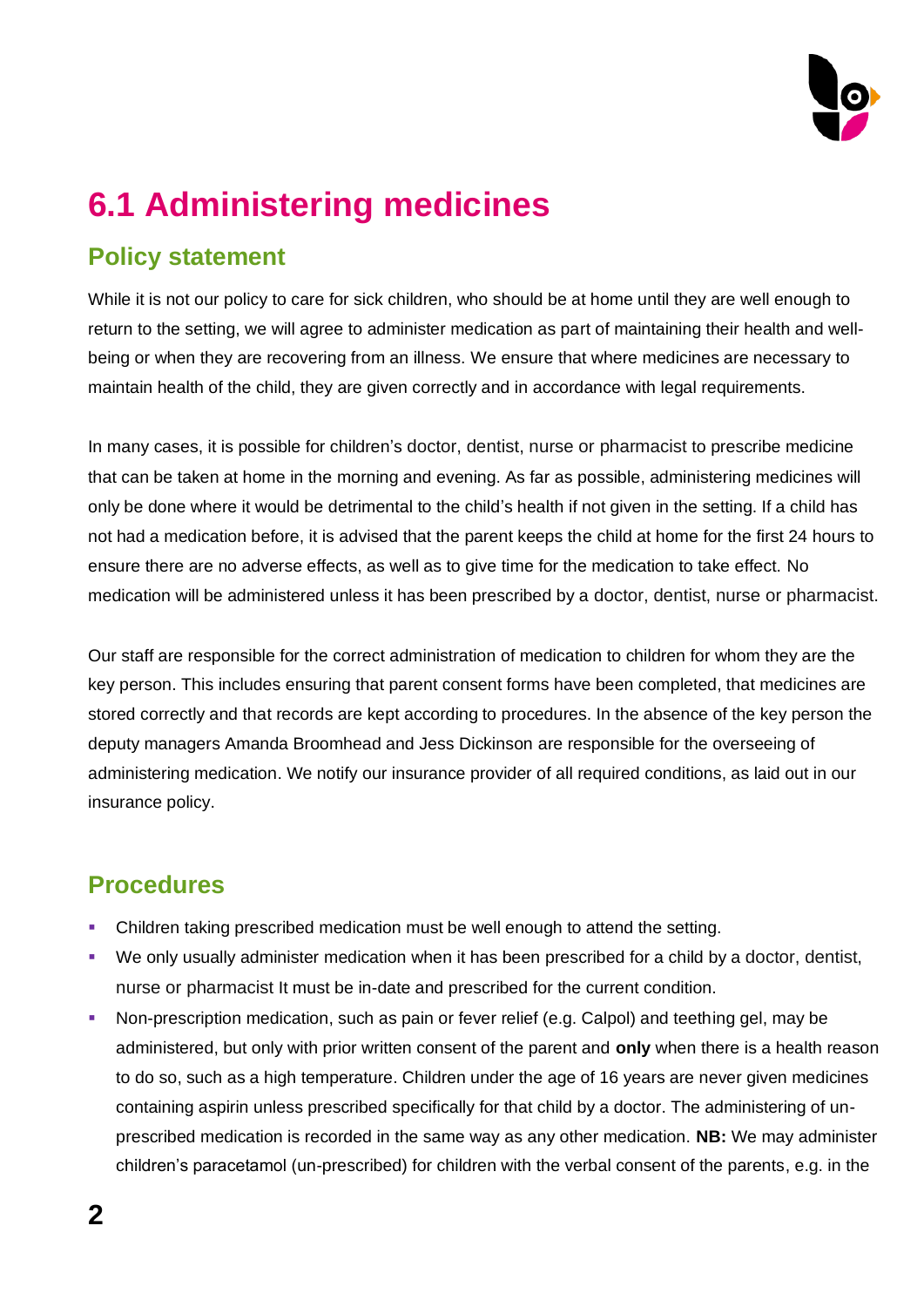

case of a high temperature. This is to prevent febrile convulsion and where a parent or named person is on their way to collect the child.

- Children's prescribed medicines are stored in their original containers, are clearly labelled and are inaccessible to the children. On receiving the medication, the member of staff checks that it is in date and prescribed specifically for the current condition.
- **EXEDENT Parents must give prior written permission for the administration of medication. The staff member** receiving the medication will ask the parent to sign a consent form stating the following information. No medication may be given without these details being provided:
	- **-** the full name of child and date of birth;
	- **-** the name of medication and strength;
	- **-** who prescribed it;
	- **-** the dosage and times to be given in the setting;
	- **-** the method of administration;
	- **-** how the medication should be stored and its expiry date;
	- **-** any possible side effects that may be expected; and
	- **-** the signature of the parent, their printed name and the date.
- **The administration of medicine is recorded accurately via a medication record form each time it is** given and is signed by the person administering the medication and a witness. Parents are shown the record at the end of the day and asked to sign the record book to acknowledge the administration of the medicine. The medication record form records the:
	- **-** name of the child;
	- **-** name and strength of the medication;
	- **-** name of the doctor dentist, nurse or pharmacist that prescribed it;
	- **-** date and time of the dose;
	- **-** dose given and method;
	- **-** signature of the person administering the medication and a witness; and
	- **-** parent's signature.
- **EXECT** If the administration of prescribed medication requires medical knowledge, we obtain individual training by a health professional.
- **EXECT** If rectal diazepam is to be given, another member of staff must be present and must co-sign the record book.
- No child may self-administer. Where children are capable of understanding when they need medication, for example with asthma, they should be encouraged to tell their key person what they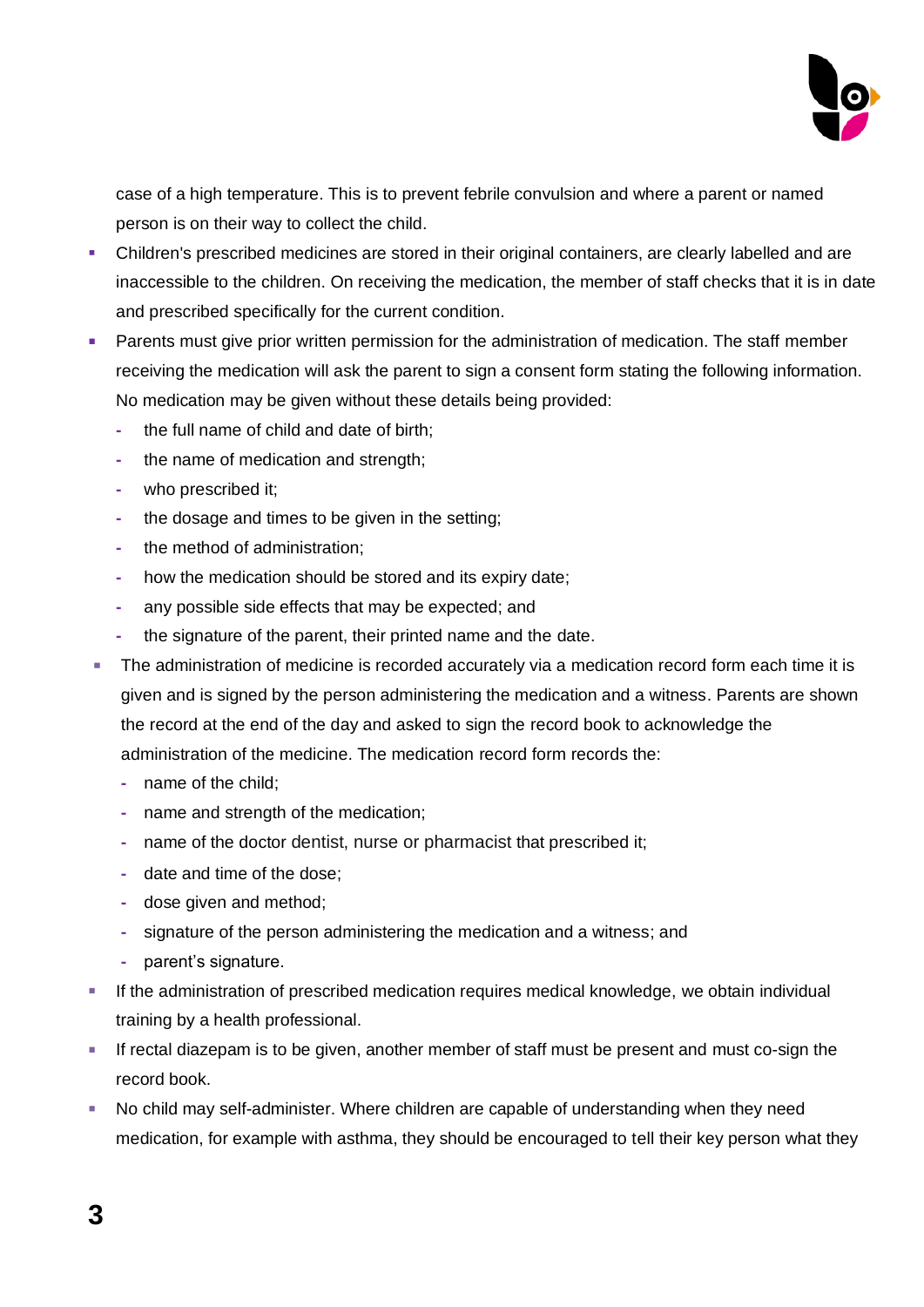

need. However, this does not replace staff vigilance in knowing and responding when a child requires medication.

• We monitor the medication record book is monitored to look at the frequency of medication given in the setting. For example, a high incidence of antibiotics being prescribed for a number of children at similar times may indicate a need for better infection control.

#### *Storage of medicines*

- All medication is stored safely in a locked office or refrigerated as required. Where the office or refrigerator is not used solely for storing medicines, they are kept in a marked plastic box.
- The child's key person is responsible for ensuring medicine is handed back at the end of the day to the parent.
- For some conditions, medication may be kept in the setting to be administered on a regular or asand-when- required basis. Key persons check that any medication held in the setting, is in date and return any out-of-date medication back to the parent.

*Medicines are stored in the office, all staff and volunteers are informed of this during their induction period.*

#### *Children who have long term medical conditions and who may require ongoing medication*

- We carry out a risk assessment for each child with a long-term medical condition that requires ongoing medication. This is the responsibility of our manager alongside the key person. Other medical or social care personnel may need to be involved in the risk assessment.
- **Parents will also contribute to a risk assessment. They should be shown around the setting,** understand the routines and activities and point out anything which they think may be a risk factor for their child.
- For some medical conditions, key staff will need to have training in a basic understanding of the condition, as well as how the medication is to be administered correctly. The training needs for staff form part of the risk assessment.
- **•** The risk assessment includes vigorous activities and any other activity that may give cause for concern regarding an individual child's health needs.